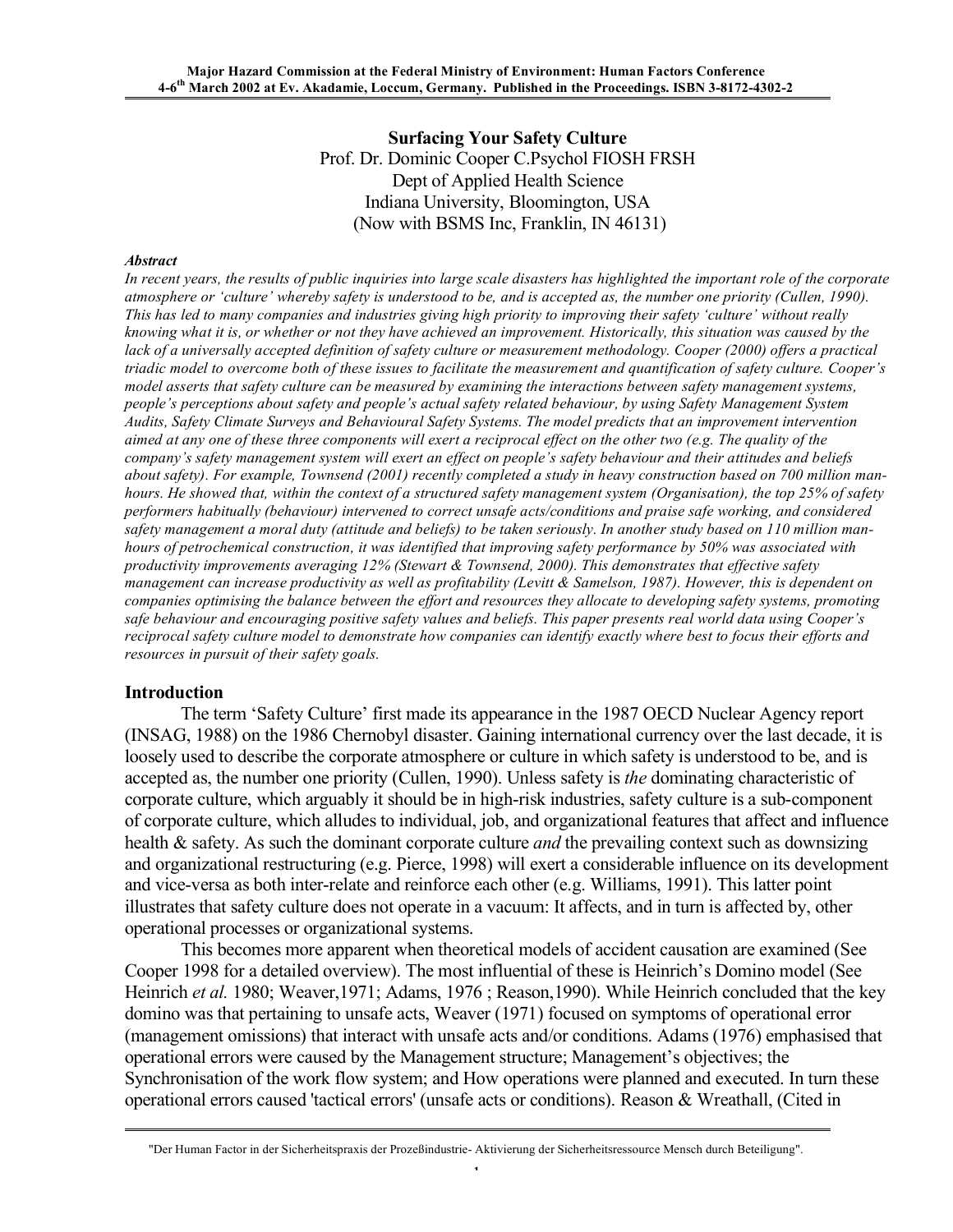Reason 1993) aligned the domino model to a parallel five element production model and identified how and where latent and active safety failures (termed "*pathogens* ') might be introduced into organizational systems (See figure 1). Both latent and active failures are introduced by organisational or managerial factors (e.g. top-level decision-making), but individuals (e.g. psychological or behavioral precursors) trigger the active failures. Like Adams before him, therefore, Reason shifts the main focus of accident prevention away from unsafe acts and more onto the organization's management systems.



*Figure 1: Adaptation of Reason & Wreathall's pathogen model*

# **Defining safety culture**

Although numerous definitions of safety culture abound in the academic literature, the one most widely used to guide British industry was developed by the Advisory Committee for Safety on Nuclear Installations on behalf of the British Health and Safety Commission (1993) which states that safety culture is:

'*... the product of individual and group values, attitudes, competencies, and patterns of behavior that determine the commitment to, and the style and proficiency of, an organizations health & safety management.*

*Organizations with a positive safety culture are characterised by communications founded on mutual trust, by shared perceptions of the importance of safety, and by confidence in the efficacy of preventative measures'.*

One aspect overlooked by all concerned was the lack of clarity about the safety culture '*product'*. This caused confusion amongst both practitioners and academics as to what a safety culture is. Due to the lack of any concrete definition of this '*product'*, many practitioners focused their efforts on improving peoples shared values, beliefs and attitudes in the hope that this was improving their company's safety culture. This approach was reinforced by academics who developed safety climate surveys as a surrogate measure of safety culture (e.g. Flin et al, 1996; Lee, 1998). Although they are useful tools designed to encourage participation in safety by gauging people's opinions about things like the extent of risk taking, compliance with procedures etc., as well as safety attitudes, such surveys only offer a partial view of a company's safety culture (See Guldenmund 2000). A perusal of safety research (e.g. ASCNII,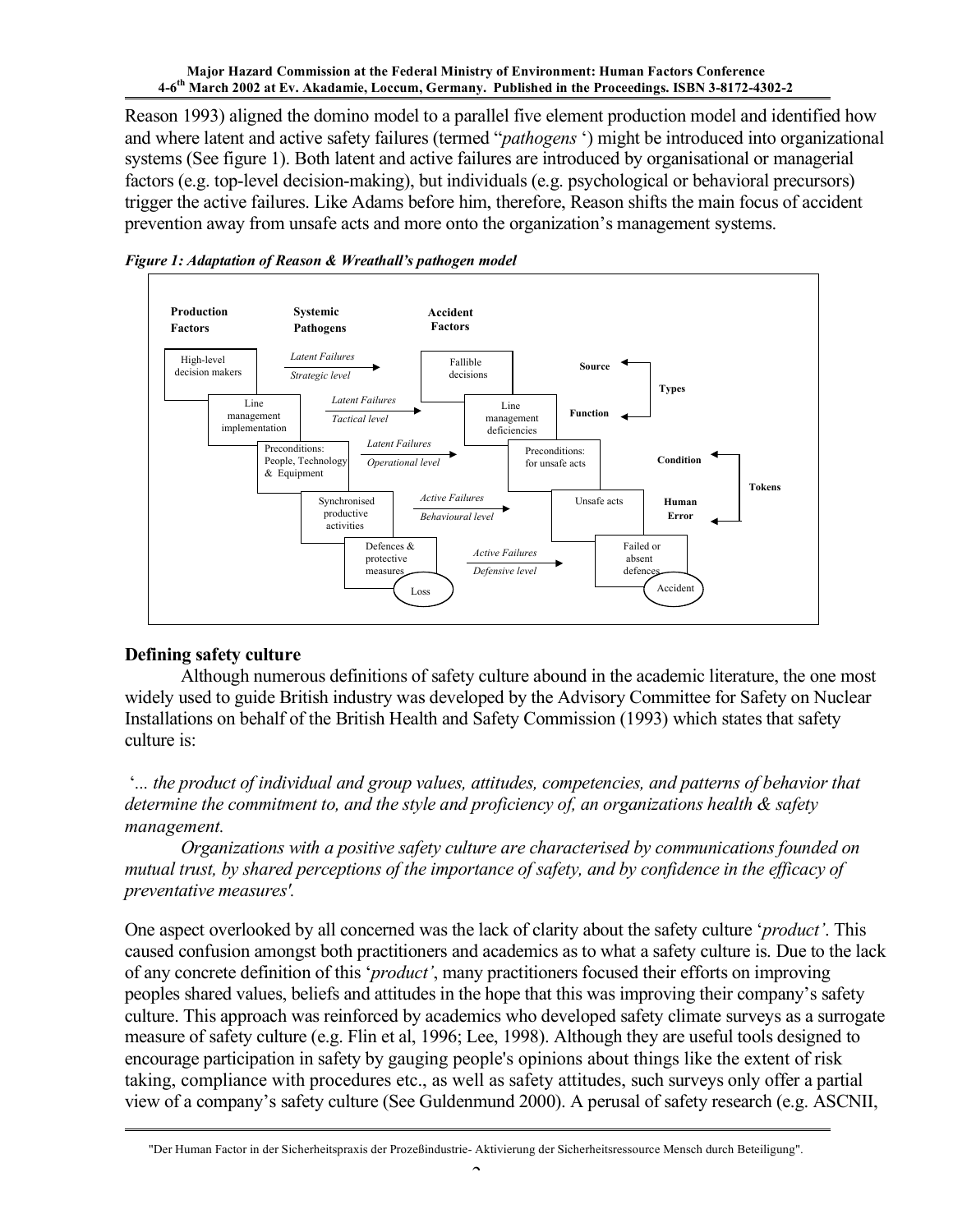1993; Adams, 1976; Cohen, 1977), Psychological research (e.g. Bandura, 1986; Locke & Latham, 1990) and cultural change research (e.g. Atkinson, 1990) all reveal the presence of a dynamic reciprocal relationship between psychological, behavioral and situational factors. On this basis it was argued that organisational culture is

'*The product of multiple goal-directed interactions between people (psychological), jobs (behavioral) and the organization (Situational)'* (Cooper & Phillips, 1995; Cooper 1998).

This definition provides benefits from its explicit acknowledgement of the interrelationships between people's actual behavior on the job, the company's management systems, and people's values and beliefs *and* their goal-directed nature (i.e. they have a purpose). In other words our 'worldview' of organisational culture is widened to include more than just people's opinion's, shared values, beliefs, and attitudes.

Importantly, it is the *product* of these goal directed relationships that comprises the 'culture' or corporate atmosphere. If the goal–directed interactions are aimed at safety then we can say that we are striving to create a safety culture, or a quality culture if directed at quality, and so on (for the purposes of these definitions safety is taken to include health). This makes it even more important to define the 'product' in a way that can easily be understood, measured and quantified. Consistent with culture research (Deal & Kennedy, 1982; Rousseau, 1988; Schein, 1990) and goal-setting theory (Locke & Latham, 1990), Cooper (2000) tentatively conceptualised the product as:

# '*That observable degree of effort by which all organizational members direct their attention and actions toward improving safety on a daily basis'.*

In essence, this definition asserts that the product of the multiple safety-directed interactions between people, job and organisation will be a collective behavioural commitment to improving safety that can be seen at every level of the organisation, all of the time. If the organisational membership can not be seen directing their attention and actions towards improving safety (e.g. trip alarms being ignored or over-ridden in control rooms without further investigation) it could be argued that there is not a culture of safety at that level of the organisation. Thus, the degree to which the safety culture is positive or negative will depend entirely upon the collective amount of energy *visibly* expended in the pursuit of excellence by organisational members. The major advantage offered by the above definition is its emphasis on an *observable* commitment, which is necessary if we are make the concept of safety culture tangible.

Accepting that the safety culture product is something that is observable also provides a common outcome measure with which to assess all types of safety improvement interventions. Some might argue that incident rates provide a better outcome measure of the prevailing safety culture. Whilst it is imperative that an improved safety culture does reduce accidents in the workplace and hence the number of injuries sustained, it must also be borne in mind that incident rates are not sufficient in themselves to indicate the quality of a safety culture. Once a zero incident rate is achieved we still need to be able to monitor the organisations '*potential'* for introducing accident causation factors (i.e. latent and active failures) into the workplace i.e*.* its safety culture. The importance of this to high consequence, low probability environments such as the major hazard industries cannot be under-estimated. A salutary example is provided by the Phillips Chemical Company's Houston Chemical Complex in Pasadena, Texas. In 1989, the site had achieved some 5 million man hours without a lost time incident, when an explosion occurred that killed 23 people, injured more than 130 and caused property damage in the region of a billion dollars. Had an alternative outcome measure been available, it might have been

<sup>&</sup>quot;Der Human Factor in der Sicherheitspraxis der Prozeßindustrie- Aktivierung der Sicherheitsressource Mensch durch Beteiligung".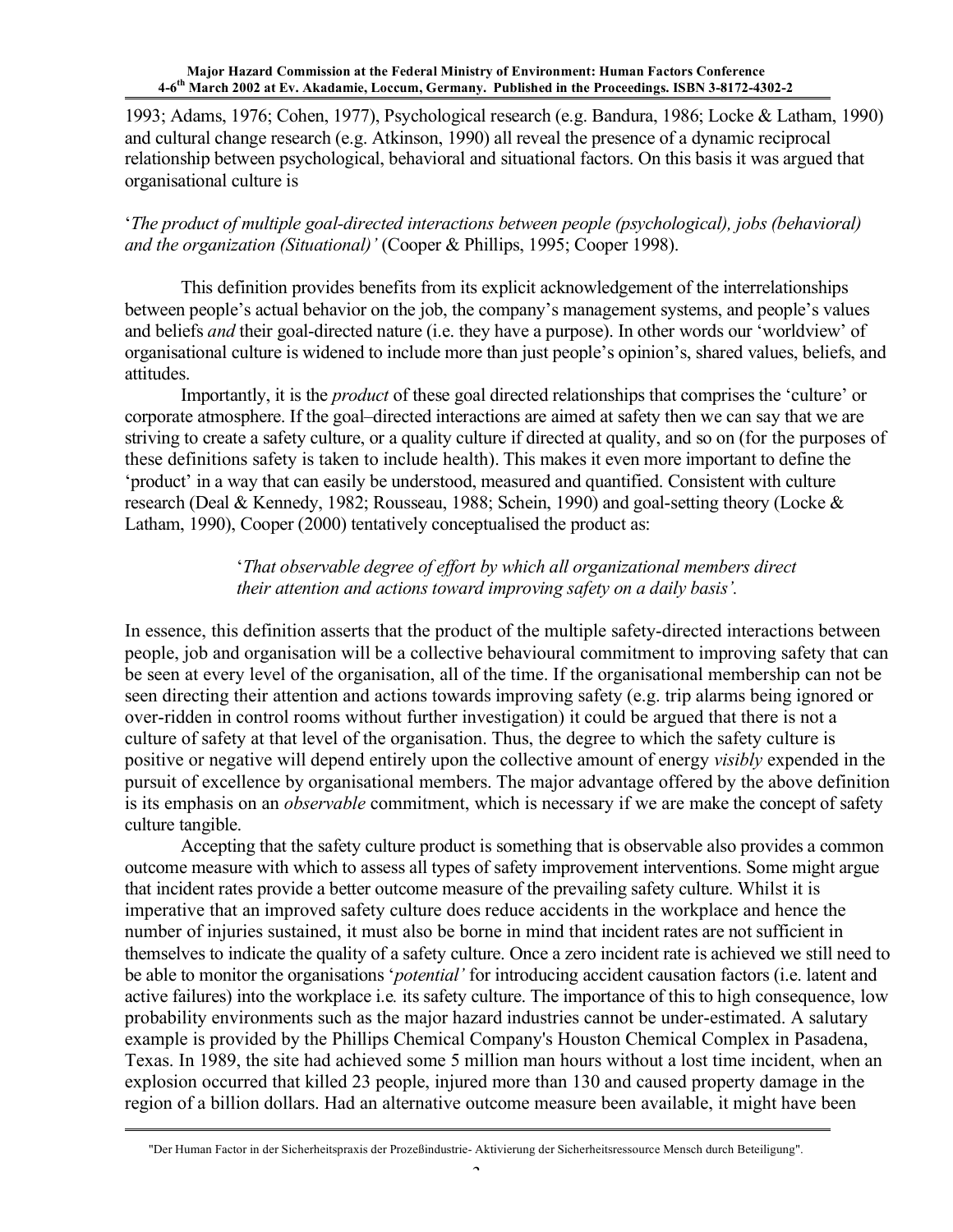possible to identify many of the problems that led to the disaster, prior to them being realised. At the very least such a measure would have provided a crosscheck on the organisations underlying assumptions that all was well.

Because it is people who create and determine safety culture, I would argue that it makes sense to use an outcome measure that focuses on people, hence monitoring *'that observable degree of effort…*'. It is recognised that different industries or organisations would focus upon different 'units' of effort that would depend upon the different types of activity they are engaged in. For example, high hazard industries tend to focus their efforts at the prevention of risks related to loss of containment or risks to the public, whereas manufacturing tends to target the majority of its control efforts towards the 'atrisk' behaviours of the workforce. Byrom (2002) defined a classification of common risk behaviour types that could comprise a common measure of 'that observable degree of effort…' (see table 1) across all types of industry. The organisation could 'observe' the effort by which all organisational members try to reduce the 'risk producing' behaviours and increase the mitigating, procedural, supportive and commitment behaviours. Scores for each of these behavioural types could be combined to assess ' that observable degree of effort…..".

| <b>Behaviour Type</b>             | <b>Examples</b>                            |
|-----------------------------------|--------------------------------------------|
| <b>Risk Producing</b>             | Lifting incorrectly; Driving too fast      |
| Mitigating or Alleviating         | <b>Wearing PPE</b>                         |
| Procedural (Risk Control Systems) | Following a confined space entry procedure |
| Supportive (SMS Systems)          | Reporting Accidents                        |
| Commitment                        | Safety Leadership                          |

*Table 1: Classification of Risk Behaviour Types*

The use of such an outcome measure also offers other advantages. For example, it allows us to discover the strength of correlation between the measured safety culture and incident rates. This is currently unknown but absolutely critical if industry is to continue to invest its energies into safety culture. It also allows company's to assess the impact of their improvement interventions to discover the financial value of one standard deviation in safety performance to construct utility models that facilitate cost-benefit analyses.





The Business Process model of Safety Culture (see figure 2) illustrates that the broad attributes that comprise Cooper's safety culture construct (i.e. Inputs) are processed by a combination of the company's goals and management practices and transformed into the safety culture (i.e. Output) to

<sup>&</sup>quot;Der Human Factor in der Sicherheitspraxis der Prozeßindustrie- Aktivierung der Sicherheitsressource Mensch durch Beteiligung".  $\overline{a}$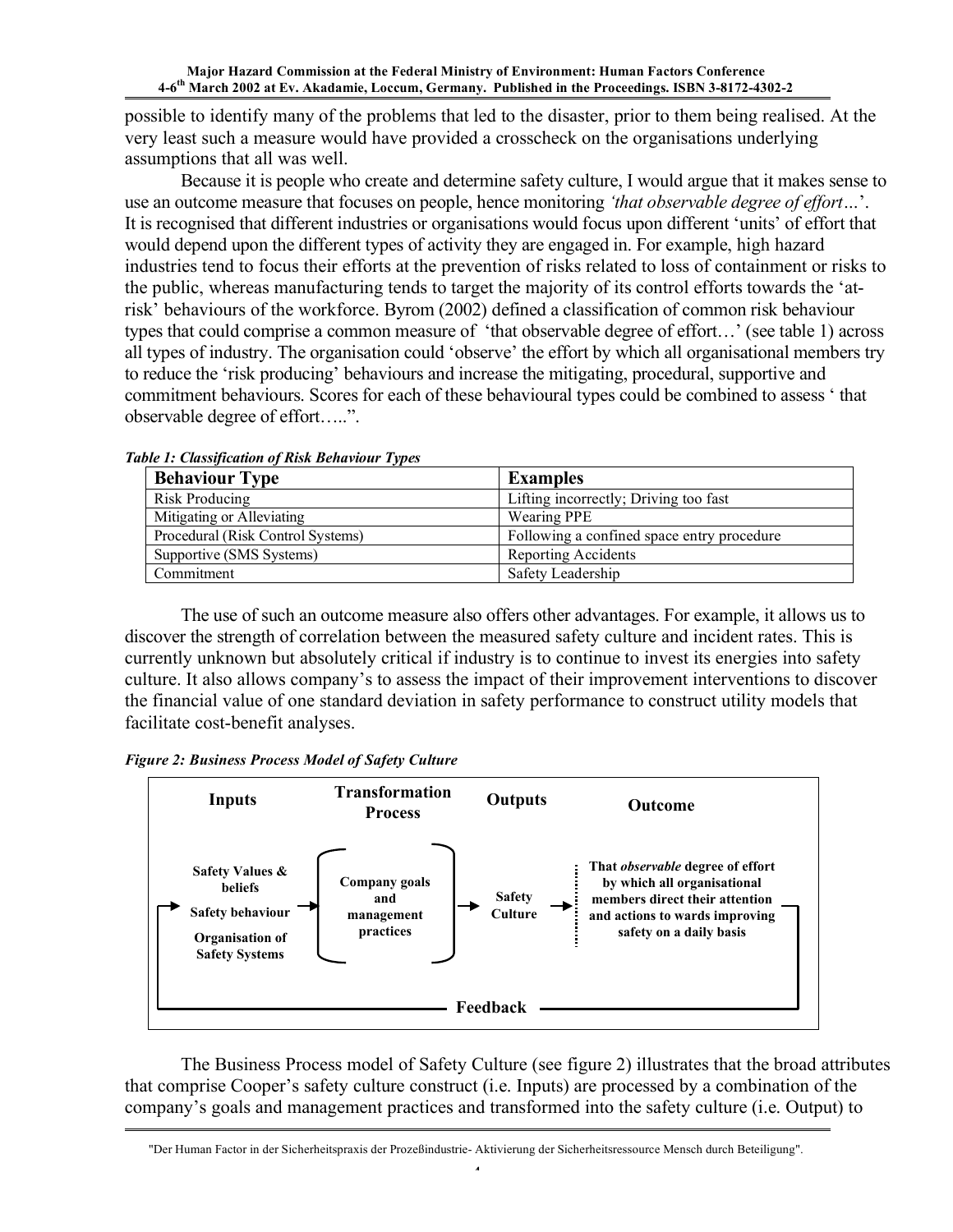create the safety culture product (i.e. Outcome). This process model makes it very clear that it is how a company manages the safety 'Inputs" that determines the degree to which people commit themselves to safety. This means that companies must ask themselves very searching questions about the best ways to manage safety so that people will direct their attention and actions towards the improvement of safety on a daily basis. Brown (1997) indicates that a genuine participative 'safety partnership' between management and the workforce is required.

# **Measuring Safety Culture**

Cooper's (1998) definition of safety culture mirrors Bandura's (1986) model of Reciprocal Determinism derived from Social Cognitive Theory (SCT) shown in figure 3. This focuses on cognitively based antecedents (e.g. goals), behaviors, and consequences (e.g. self-evaluative rewards), while also stressing the use of *observable* variables for assessment purposes. Importantly, Bandura's model asserts that people exist in a state of reciprocal determinism with their environment, whereby they and their environments influence one another in a perpetual dynamic interplay (Davis & Powell, 1992). Reciprocity is not thought to occur simultaneously, nor are the different influence sources of equal strength. Rather it takes time for a causal factor to exert an effect and activate reciprocal influences (Bandura, 1977).





Bandura's Model was adapted by Cooper (1993a) to reflect the concept of safety culture to facilitate the measurement and quantification of safety culture (see figure 4). This adaptation asserts that safety culture can be measured by examining the reciprocal interactions between safety management systems, people's perceptions about safety and people's actual safety related behaviour. Since each of these safety culture components can be directly measured in their own right, or in combination, by using Safety Management System Audits, Safety Climate Surveys and Behavioural Safety Systems, it becomes possible to quantify safety culture in a meaningful way at many different organizational levels.

The model predicts that improvement interventions aimed at any one of these components will exert a reciprocal effect on the other two while also recognising that this influence may or may not occur simultaneously. In other words, a change in the company's safety management system *will* exert an effect on people's safety behaviour and their attitudes and beliefs about safety *but* it may take time. Time is an important factor. Industry tends to work to short time frames (e.g Q1, Q2, Q3, Q4) and many good safety initiatives are abandoned simply because of the longer time frame it takes for them to impact on accident rates. Using '*that observable degree of effort*…" as the outcome measure of safety performance could help to establish these timeframes. It would also give management something tangible with which to assess the impact of such interventions during the short time frames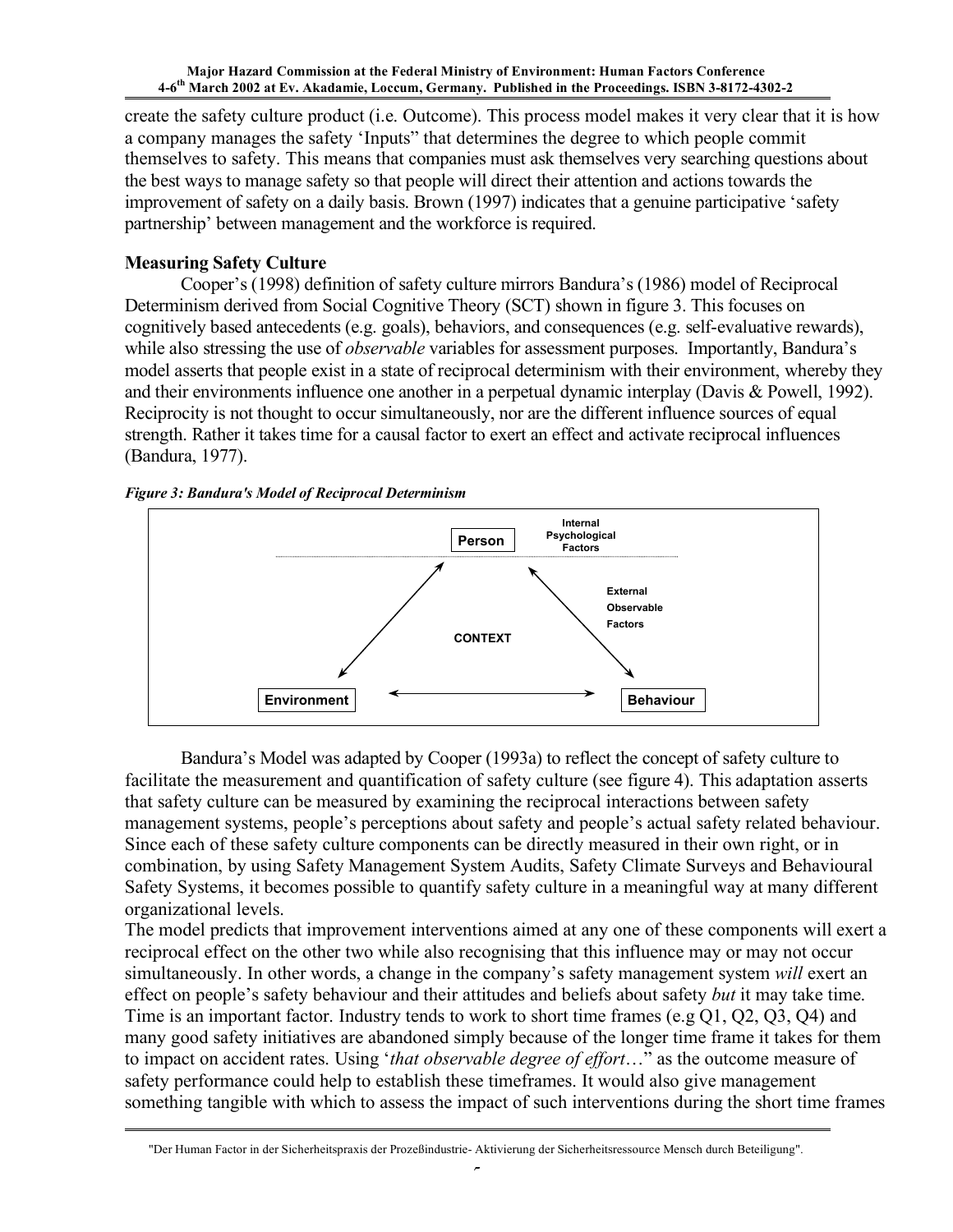they normally operate in. Ultimately, industry would then be in a better position to predict how long a particular type of intervention (e.g. safety training) would take to achieve its stated purpose.





Similarly, the particular intervention type could be assessed for its impact on each of the three safety culture components. Over a period of time, sufficient information would be generated allowing industry to focus its efforts and resources to better effect.

# **Quantifying Safety Culture**

To quantify safety culture two relatively simple things have to occur. The first requires the measurement of 'matched' factors within each element of the model. This is best illustrated by using the measurement of management's commitment as an example. Questions would be asked about it via a safety climate survey (e.g. are they perceived to be committed by the workforce) and also via a safety management system audit (e.g. what is the safety budget, relative to the total budget). The degree to which managers visibly demonstrated their commitment would also be monitored during a behavioral safety initiative (e.g. the frequency with which management actually 'walked the talk').

The second is to use a common metric across each of the three elements. Percentages are perhaps the easiest to use as they are commonly found in safety management system audits and behavioral safety systems. Safety climate surveys scores using 5 point Likert-type scales can easily be converted into percentages by multiplying the mean average score  $(=3.10)$  by  $100 (=310)$  and dividing the result by 500  $(= 0.62)$ . The product of this calculation is then multiplied by 100 ( $= 62\%$ ). Percentage scores also facilitate the use of a 5 point banding scale which ranges from Alarming (0-20%) to Excellent (80- 100%).

In principle, the percentage score for each element can also be converted into the 5-point scale by dividing the percentage score (=62%) by 100 and multiplying the result (=0.62) by 500 (=310). The product of this calculation is then divided by  $100 (=3.10)$ . Which ever metric is used, the scores relative to each other indicate which of the three safety culture elements is weaker. This area should then become the focus of attention and remedial action.

<sup>&</sup>quot;Der Human Factor in der Sicherheitspraxis der Prozeßindustrie- Aktivierung der Sicherheitsressource Mensch durch Beteiligung".  $\overline{\phantom{a}}$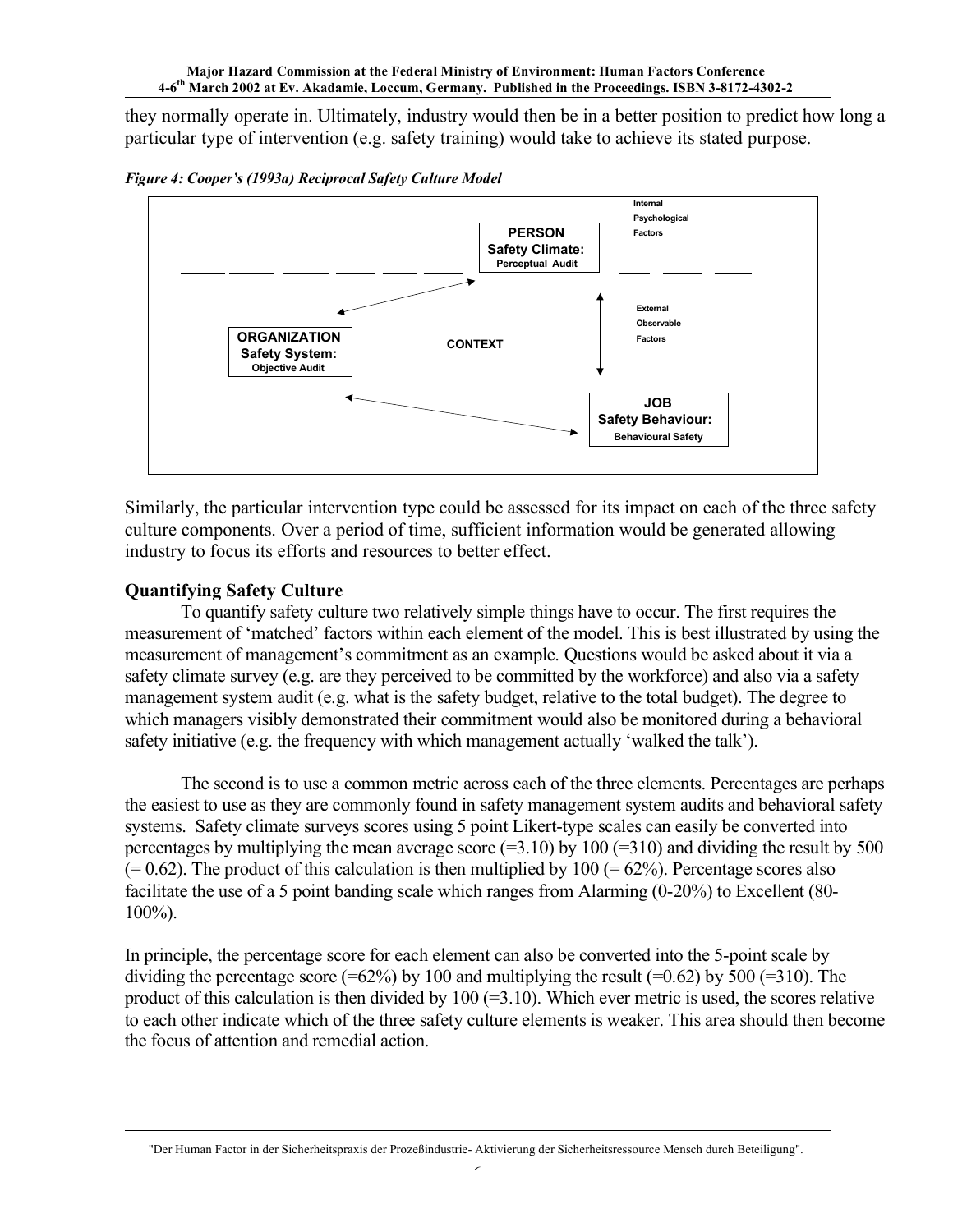### **Analysing safety culture**

The following uses the results of a case study designed to measure safety climate to provide an illustration of how safety culture can be quantified and analysed by making use of the safety culture model.

### **Method**

#### *Sample*

The author was approached to conduct a safety climate survey with a view to assessing whether or not the site was ready to implement a Behavioural Safety system run by the workforce and facilitated by management. From a total approximate site population of 600, the sample comprised 125 employees representing a 20% return rate. 103 of the sample were male (82.4%), 20 female (16%) and 2 unidentified (1.6%), from 3 main site areas (i.e. Goods In, Packaging and Goods Out).

### *Measures*

A questionnaire based on the work of Cooper & Phillips (1994) comprising 96 items was developed specifically for the site and distributed internally to every member of the facility during August 1998. Employees were provided with an envelope in which they could seal the completed questionnaire and return it to the Health and Safety office. The safety climate measure included a covering letter from the author, explaining the aims of the survey and an assurance of confidentiality. A letter from the Site's management reinforced the confidentiality aspect. Instructions were provided for the completion of the questionnaire and its return. Requests were also made for demographic information such as Department; Age, Gender, Managerial/Supervisory duties and Accident involvement.

Each of the 96 questions was rated on a Likert-type scale, that ranged from Highly disagree to Highly agree. Polarity on some of the items was reversed to avoid response set (i.e. where the same pattern of responses is given regardless of what the question is asking). At the end of each questionnaire, the respondents were invited to make any comments they wanted about safety issues. The 96 question items were distributed among 17 dimensions, each containing an average of 5 questions:

- D1 Managerial Commitment to Safety;
- D2 Management actions in regards to safety;
- D3 Personal Commitment to and Involvement with Improving Safety;
- D4 Perceived Levels of Risk in the Workplace;
- D5 The Effects of the Required Workpace on Safety (i.e. the conflict between productivity and safety);
- D6 Beliefs about Accident Causation;
- D7 The Effects of Job-induced Stress;
- D8 The Effectiveness of Safety Communications within the organisation;
- D9 Emergency Preparedness;
- D10 The Importance of Safety Training;
- D11 The Status of Safety Personnel;
- D12 Responses to Breaches of Standard Operating Procedures (SOP's);
- D13 The Effectiveness of Standard Operating Procedures (SOP's);
- D14 Housekeeping:
- D15 Job Design Changes related to Manual Handling;
- D16 Personnel's Commitment to the Organisation;
- D17 The Effects of Reduced Manning Levels on Safety.

<sup>&</sup>quot;Der Human Factor in der Sicherheitspraxis der Prozeßindustrie- Aktivierung der Sicherheitsressource Mensch durch Beteiligung".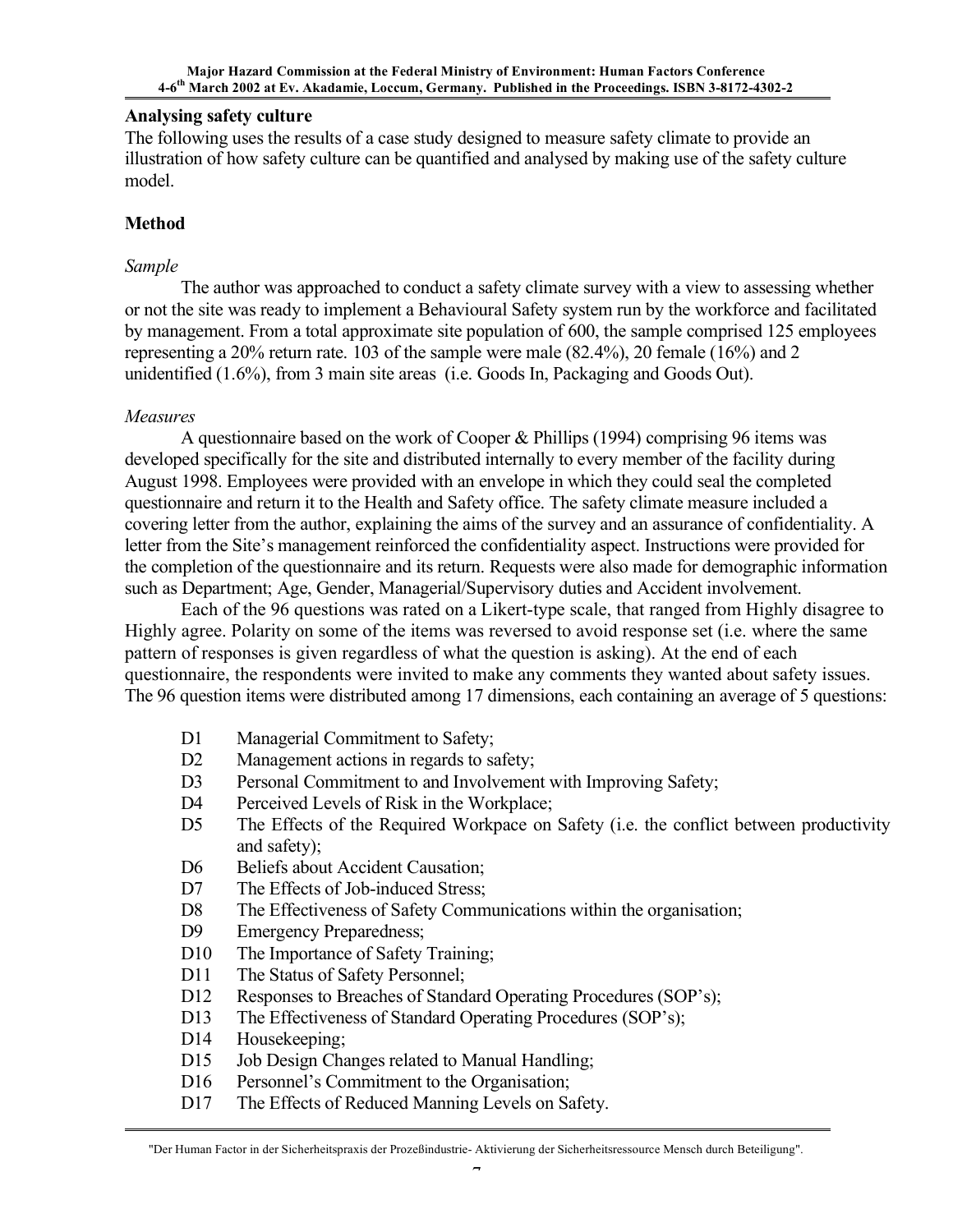# **Analyses**

# *Original Analyses*

Cronbach's Alpha reached 0.94 indicating that the survey instrument had very high internal reliability. The average overall safety climate score for the site was calculated by summing the average scores for each dimension, and dividing by the total number of dimensions  $(n = 17)$ . This calculation provided an overall Safety Climate Score of **3.13,** which was deemed to be an average safety climate score, indicating that scope for improvement was present. The result for each individual dimension is shown in figure 5. Out of the 17 dimensions, Seven scored in the average range (scale points 3-4), Nine scored in the poor range (scale points 2-3), and One scored in the good range (scale points 4-5).

The data were subsequently divided by 3 different subsidiary groupings (Work area, Managerial duties and Age group). One-way ANOVA's (Analysis of Variance) was the analytical method. This allowed the significance of any differences in perceptions to be ascertained on each dimension, indicating whether or not any of the obtained differences were due to chance. The few statistically significant differences that emerged were primarily related to the difference between physical and clerical type duties, with some found for age. Each work area's profile was very similar with no statistically significant differences emerging.





# *Safety Culture Analysis*

For this analysis the author was attempting to embed the safety culture model within the framework of Health & Safety management advocated by the British Health & Safety Executive (HSE, 1997) to assist companies compliance with the 1999 Management of Health and Safety at Work Regulations (MHSWR). The HSE model incorporates a 5 stage management process of Policy, Organising, Planning & Implementation, Measuring and Reviewing Performance.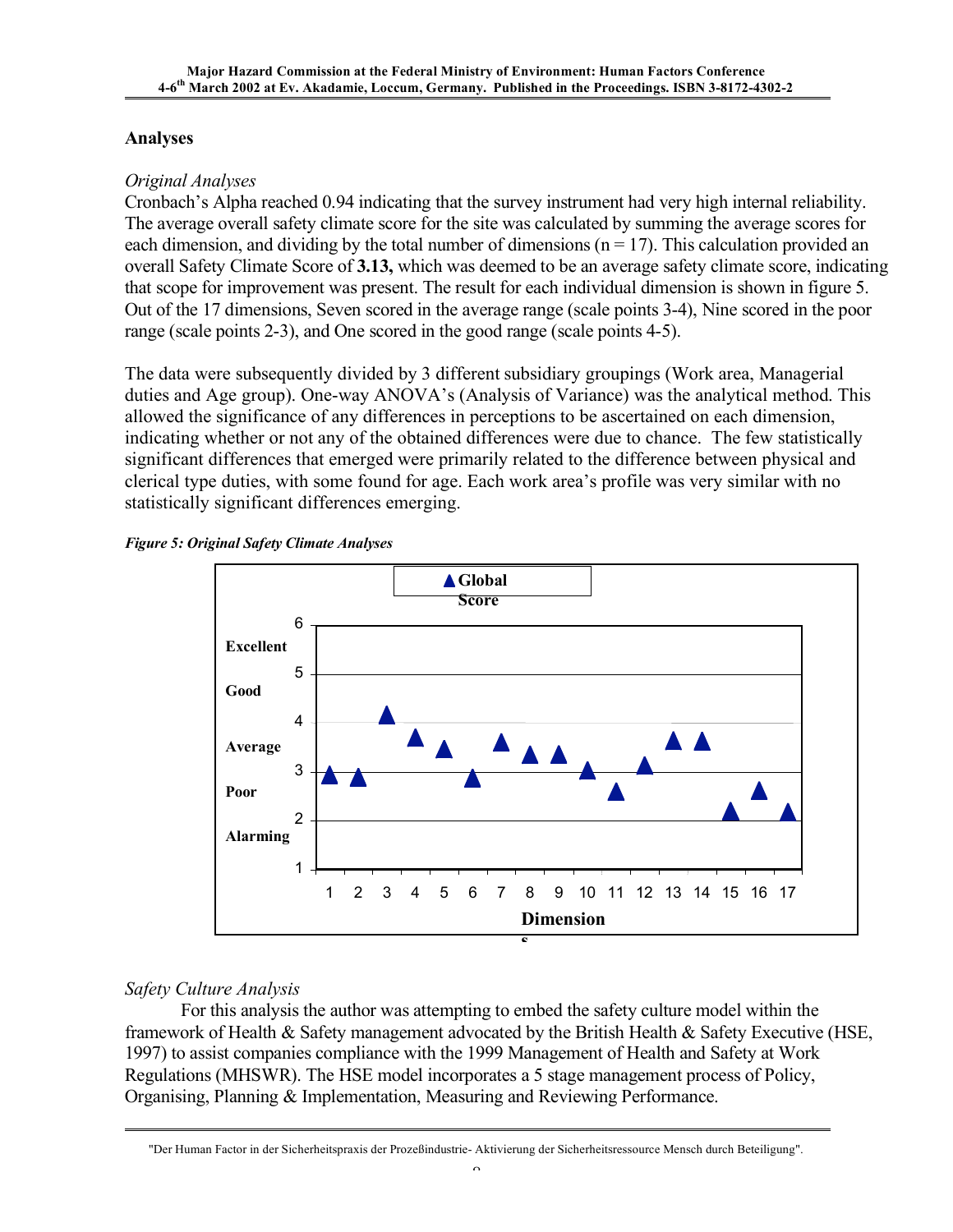Policy setting, organising structures to deliver policy, and planning and implementation are clearly linked to the strategic, tactical and operational levels respectively of Reason & Wreathall's pathogen model, in so far as decision-making is the primary route by which pathogens or *Latent failures* are introduced into organisations (Reason, 1993). Similarly, the behavioural and defensive levels are clearly linked to measuring and reviewing performance to control *Active failures*. Thus, it appears possible to integrate the safety culture model with Reason & Wreathall's pathogen model and established management processes.

The original 96 question items contained in the Safety Climate Survey were re-categorised into a new taxonomy that accorded with Cooper's Safety Culture Model presented in figure 4 *and* the organisation levels presented in Reason & Wreathall's 'Pathogen' Model (see figure 1). Thus instead of analysing the data by safety climate dimensions as is normally the case, the data were to be analysed according to whether or not the question item asked about Person, Behavioural or Organisational factors at the Strategic, Tactical, Operational, Behavioural or Defensive levels. The original dimension D16 (Personal commitment to the organisation) was excluded entirely from the process, as it was not focused on safety. The number of survey items that belonged in each of these categories is presented in Table 1.

| <b>Organisation Level</b> | Person | Job | Organisation | <b>Totals</b> |  |
|---------------------------|--------|-----|--------------|---------------|--|
| Strategic                 |        |     |              |               |  |
| Tactical                  |        |     |              |               |  |
| Operational               |        |     |              | 4             |  |
| Behavioral                |        |     |              |               |  |
| Defensive                 |        |     |              | 10            |  |
| <b>Totals</b>             |        |     |              |               |  |

*Table 1: Taxonomy of Safety Culture variables with Organisational Level*

When examined in this way the original questionnaire items contained in the survey were found to be very unbalanced in their focus. For example, 42 of the items were asking about people's attitudes or perceptions about safety, whereas only 27 items asked about what people actually do, and a further 22 items asked people their views about the safety systems. In other words, there is not an even spread across the three safety culture variables. Similarly, the number of items assigned to each organisational level is also unbalanced. Accounting for this balance is something that developers of safety culture measures will need to take into account in their own work.

Each of the sets of questions contained within each of the new categories (e.g. Strategic – Person; Tactical-Behaviour; Operational-System, etc.) were analysed via ANOVA's using the demographics as levels of the factors.

### **Results**

A global mean average score was computed for each of the three safety culture variables. In this example, a mean average score of 3.10 (SD=0.93) was obtained for all the items comprising the psychological safety culture component (i.e. values and beliefs); a mean average score of 3.04 (SD=0.97) for the situational aspect reflected by safety systems, and a mean average score of 3.01 (SD=0.98) for the behavioural component. As shown in figure 6 the resulting safety culture profile provides a completely different view of safety than that shown in figure 5, as we can now see where each one of the safety culture components resides in relation to each other. In principle, we can also tell at a glance how far the site has to go to achieve its optimal safety culture. Each of the scores for the safety culture components were then converted into a percentage score. In this example, all three components are largely on the

<sup>&</sup>quot;Der Human Factor in der Sicherheitspraxis der Prozeßindustrie- Aktivierung der Sicherheitsressource Mensch durch Beteiligung".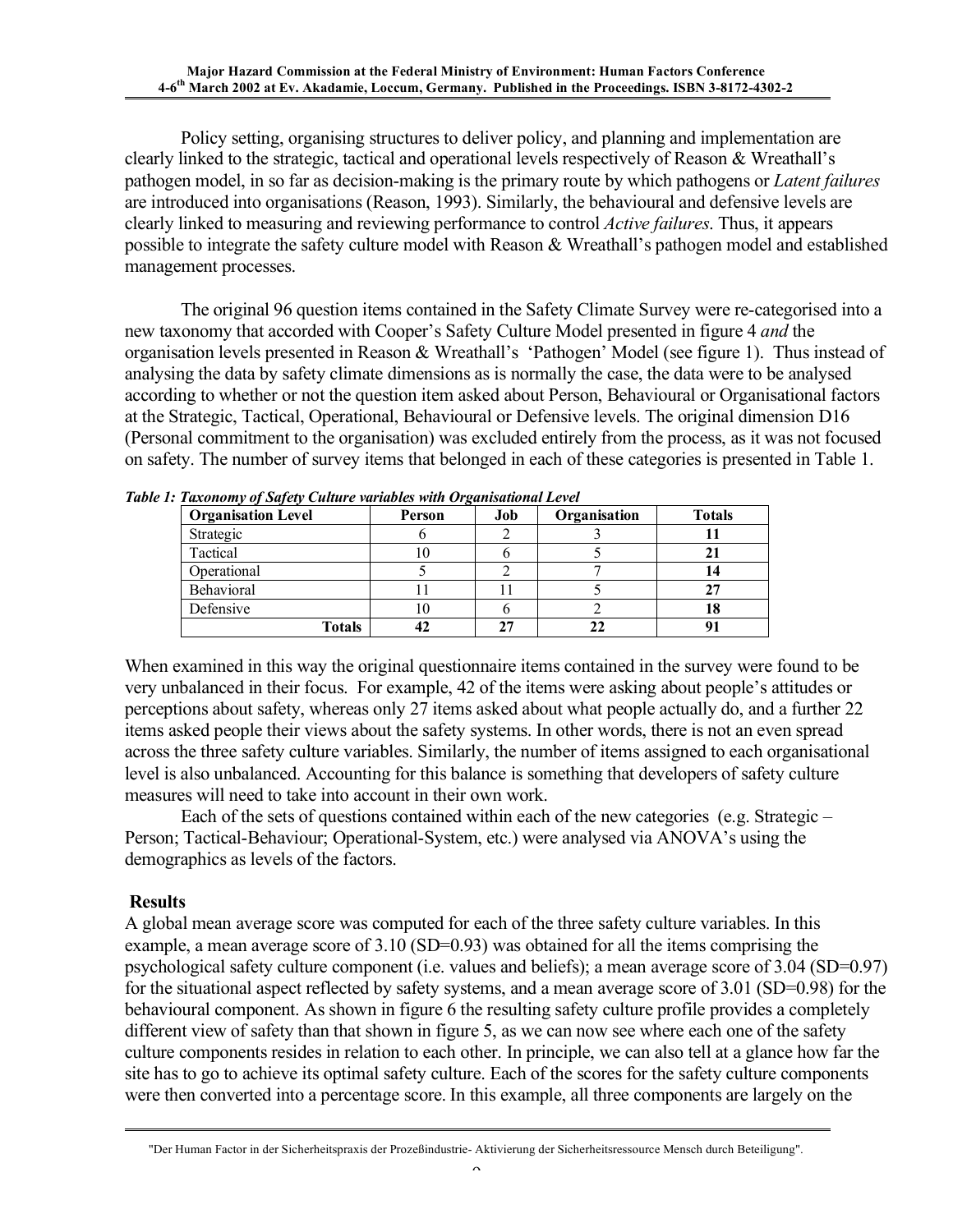same plane at the 40% safe level, with an overall safety culture score of 41% (deemed to be average, bordering on poor) indicating great scope for improvement within each of the individual safety culture components. As such the safety culture profile appears to be a useful tool to enable industry to focus its efforts and resources for the best effect.



One problem encountered was due to the two different scales. The Likert-type scale used ranged from 1- 6 and excluded Zero, whereas the 5-point percentage banding scale includes Zero. To align the original 6 point Likert-type scale into the 5 point percentage banding, the mean average score minus One was used to calculate the equivalent percentage score (i.e. 3.10 minus  $1=2.10$  multiplied by  $100 = 210$  divided by 500=0.42 multiplied by 100= 42% ).

Further work computed the safety culture scores for each of the organisational levels presented in Reason & Wreathall's s Pathogen model (See table 2). These reveal that many of the company's safety efforts were exerting their greatest effects at the behavioral and defensive levels of the organization, indicating that by and large the potential *active failures* were being controlled. In other words, the scores for these two levels indicate that relatively good safety systems were in place and working at the 'coal-face', with people largely adhering to the rules and procedures and holding reasonably positive attitudes about safety, albeit that there was still a lot of room for improvement.

However, the scores also indicate that the company's safety effort had been less influential at the Strategic (Leadership), Tactical (Managerial) and Operational (Support) levels. With one exception, all of the scores pertaining to these levels fell into the poor range. The low scores and the decision-making nature of people populating these levels, indicates the strong possibility that many *latent failures* were developing and laying dormant waiting for an *active failure* to trigger an incident. Were an incident to occur, it is almost certain that the company concerned would focus more of its resources and effort at the behavioural level to eliminate a recurrence of the active failure. In other words, it would focus its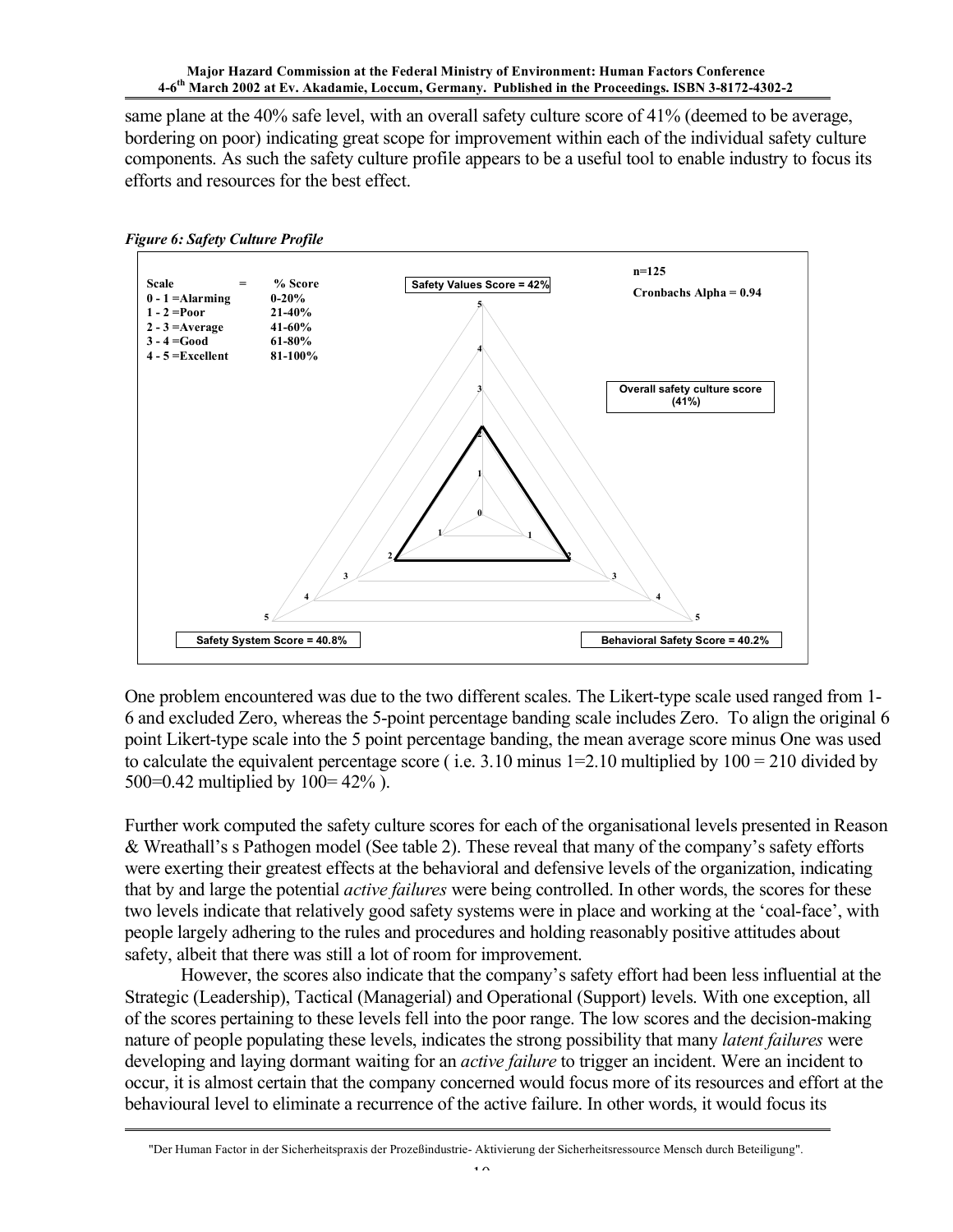remedial actions at the level offering the least 'payback', while ignoring the levels that would yield the greatest.

| Organisation<br>Level | Organisation |      | Person |           | Job  |           | <b>Totals</b> |           |
|-----------------------|--------------|------|--------|-----------|------|-----------|---------------|-----------|
|                       | X            | SD   | X      | <b>SD</b> | X    | <b>SD</b> | X             | <b>SD</b> |
| Strategic             | 2.71         | l.41 | 2.93   | 1.60      | 2.54 | 1.65      | 2.72          | 1.32      |
| Tactical              | 2.93         | 1.24 | 3.15   | 0.97      | 2.65 | 1.05      | 2.91          | 0.94      |
| Operational           | 2.49         | 1.03 | 2.68   | 1.18      | 2.92 | 1.46      | 2.70          | 0.95      |
| Behavioral            | 3.76         | 1.11 | 3.42   | 0.89      | 3.89 | 1.03      | 3.69          | 0.76      |
| Defensive             | 3.29         | 1.70 | 3.32   | 1.14      | 3.06 | 1.34      | 3.22          | 1.20      |
| <b>Totals</b>         | 3.04         | 0.97 | 3.10   | 0.93      | 3.01 | 0.98      | 3.05          | 0.90      |

*Table 2: Mean Scores for Safety Culture Variables X Organisational Level*

The mean safety culture scores in table 2 were subsequently converted into percentages to provide safety culture profiles at different pathogenic levels (see figure 7) to make the safety culture more visible. This revealed instantly that remedial actions should be focused on the safety systems at the operational level and on safety related behaviours at the strategic level, as these are the two areas with the lowest percentage safe scores. Focus could then be placed on the next lowest scoring aspect and so on, until such time as acceptable scores were being consistently obtained and maintained at every organisational level.

*Figure 7: Safety Culture Profile by Organisational Level*



The outcome measure described above could also be used to determine the amount of effort being directed at each of the safety culture components at each of the organisational levels. In other words we could correlate or compare the degree of effort scores with the scores obtained from audits, surveys and behavioural safety at each organisational level, to reveal where that effort is and is not being successful in bringing about the desired outcomes.

<sup>&</sup>quot;Der Human Factor in der Sicherheitspraxis der Prozeßindustrie- Aktivierung der Sicherheitsressource Mensch durch Beteiligung".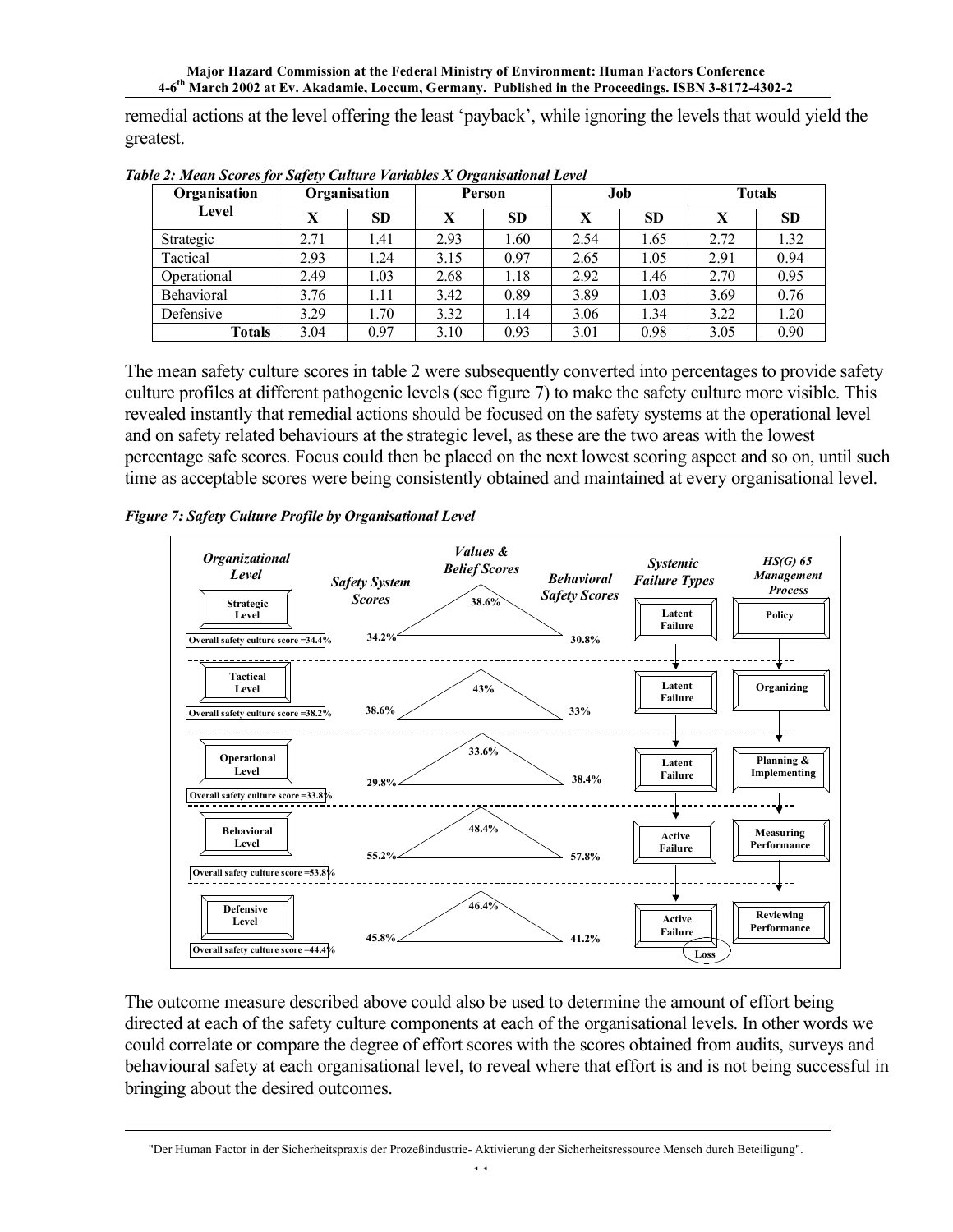#### **Discussion**

From definition to model to analysis this paper has attempted to build a coherent argument that safety culture is not an invisible concept that exists in the minds of academics or the legislature, but is something that is already visible or can be made visible. The problem has been that we have not really known what it is, and therefore have not really known what to examine. The ideas and safety culture components discussed here are based on a wide range of empirical research from a multitude of business disciplines. Each of the safety culture components possesses business tools that have been validated and tempered in the harsh realities of industry and commerce. In combination, they provide us with a very powerful means with which to surface industrial safety culture via measurement, quantification and analysis.

The case study reported here illustrates how the safety culture model can be used to bring a company's safety culture to the surface and make it visible for all to see. Although based on a single measurement method, it has demonstrated that it is possible and realistic to measure and quantify safety culture using readily available measurement methods. It has also demonstrated that analysing the data in accordance with Reason & Wreathall's Pathogen model can reveal insights beyond those normally found by traditional analytic methods. As such the safety culture model has been demonstrated to be a useful business tool to help companies find the right balance between developing safety systems, promoting safe behaviour and encouraging positive safety values and beliefs when allocating effort and resources.

One of the purposes of undertaking this safety culture analysis was to try and embed the safety culture model within the HSE's (1997) process model of safety management in a meaningful way. As illustrated in figure 7 this was made possible by the correspondence between the stages of the HSE's management process with the various organisational levels in Reason & Wreathall's pathogen model. In effect, therefore it becomes possible to integrate organisation structure, management process, accident causation and the measured safety culture into one unified whole.

The advantage is that when developing a safety culture we will have to consider that *latent failures* are introduced [1] at the strategic level by ineffective health & safety management policy development, [2] at the tactical level by an inadequate management structure that cannot deliver the health & safety policy; and [3] at the operational level by inadequate risk control systems. Similarly, we will have to consider that *active failures* are introduced [1] at the behavioural level from poorly synchronised workflow systems and inadequate or non-existent performance monitoring; and [2] at the defensive level by a failure to install the appropriate failsafe review mechanisms or act on the findings of such mechanisms.

In turn we then have to consider the situational, behavioural and psychological components that comprise good policy development, organising structures, risk control systems, synchronised workflow systems, performance monitoring systems and defensive mechanisms at each of the five organisational levels. Thus, whether we are attempting to intervene to improve the situation or develop measurement instruments we are guided where to focus our efforts to the best effect. As such the integration of proven safety management processes, with configurations of organisational structures, accident causation models and the measurement of safety culture is a step forward in the right direction for both the development of the appropriate safety structures in industry and in safety culture research.

<sup>&</sup>quot;Der Human Factor in der Sicherheitspraxis der Prozeßindustrie- Aktivierung der Sicherheitsressource Mensch durch Beteiligung".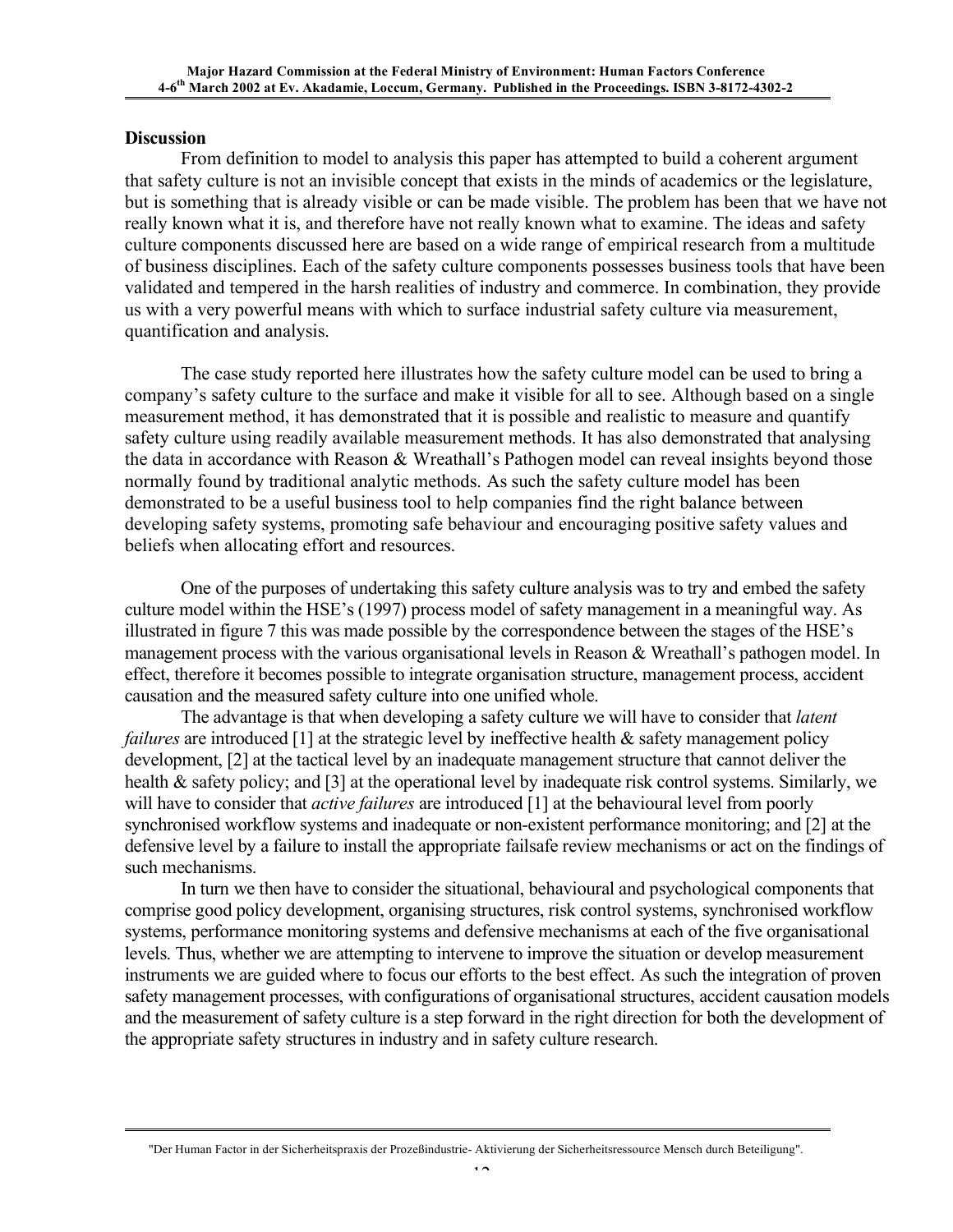In sum, I believe that the merging of the safety culture model with Reason's & Wreathall's Pathogen model and the HSE's management model has given us all the potential to make a quantum leap in the improvement of industrial safety performance at the turn of the 21<sup>st</sup> Century.

### **Footnote**

A worldwide programme of research on safety culture using the reciprocal framework presented here is being established at Indiana University, Bloomington, USA. Reader's organizations are invited to contribute via sponsorship and / or participation. For further details contact the author on 001 (812) 856 4778 or via email: domcoope@indiana.edu.

**Acknowledgements:** The author wishes to thank Mr Keith Rendell, safety manager of M.W Kellogg Ltd and Dr Norman Byrom from the British HSE who both provided detailed and constructive comments on an earlier draft of this work.

### **References**

Adams, E. (1976) 'Accident Causation & The Management Systems'*. Professional Safety,* **Oct***,* (ASSE).

- Atkinson, P.E. (1990) Creating Culture Change: The Key to Successful Total Quality Management. IFS Publications, Kempston.
- Bandura, A. (1977a) *Social Learning Theory.* Prentice-Hall.
- Bandura, A. (1986) *Social Foundations of Thought and Action: A Social Cognitive Theory.* Englewood Cliffs, NJ: Prentice-Hall.
- Brown, P.S. (1997) *Dimensions of Safety Climate: A Meta-Analyses of Data from Six Organisations*. Msc Thesis. Dept of Applied Psycholgy, Cranfield University.
- Byrom, N (2002) *Classification of Behavioural Types*. Personal Communication. Feb.
- Cohen, A. (1977) Factors in Successful Occupational Safety Programs*. Journal of Safety Research,* **6***,*168-178.
- Cooper, M.D. (1993a) *Reciprocal Model for Measuring Safety Culture*, Applied Behavioral Sciences, Hull, UK.
- Cooper, M.D. (1998) *Improving Safety Culture: A Practical Guide.* J. Wiley & Sons, Chichester
- Cooper, M.D. (2000) Towards a Model of Safety Culture. *Safety Science*.**36,** 111-136.
- Cooper, M.D. & Phillips R.A. (1994) Validation Of A Safety Climate Measure. *Occupational Psychology Conference of the British Psychological Society*, 3-5 January, Birmingham.
- Cooper, M.D. & Phillips, R.A. (1995) Killing Two Birds With One Stone: Achieving total quality via total safety management*. Leadership & Organization Development Journal,* **16,** 3-9.
- Cullen, W.D. (1990) *The Public Inquiry into the Piper Alpha Disaster* HMSO, ISBN 0101 1102X.
- Davies, G.F. & Powell, W.W. (1992) Organisation-Environment relations. In: Dunnette, M.D., Hough, L.M. (eds), *Handbook of Industrial & Organisational Psychology*. pp 315-375.

<sup>&</sup>quot;Der Human Factor in der Sicherheitspraxis der Prozeßindustrie- Aktivierung der Sicherheitsressource Mensch durch Beteiligung".